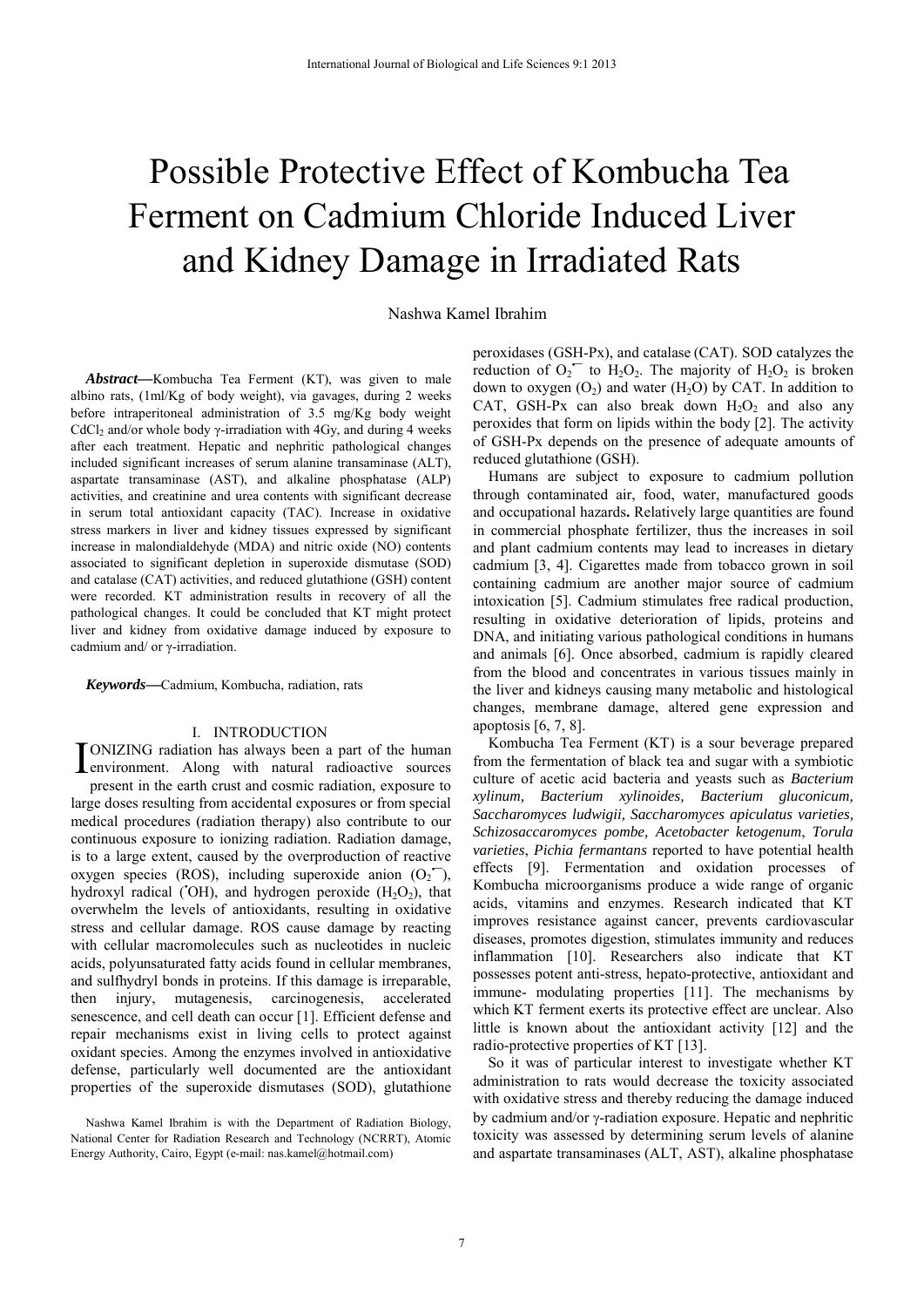(ALP) activities, creatinine, urea contents and serum total antioxidant capacity (TAC). Levels of liver and kidney antioxidants such as superoxide dismutase (SOD) and catalase (CAT) activities, and the content of reduced glutathione (GSH) besides oxidative markers malondialdehyde (MDA) and nitric oxide (NO) contents were measured.

## II. MATERIAL AND METHODS

# *Preparation of Kombucha Tea ferment (KT)*

For the preparation of the medium: One hundred grams (100 g) of sugar was added to one liter (1L) of distilled water, and the solution was boiled for 15 minutes in a sterile conical flask. Six tea bags of black tea powder (Lipton, Egypt) were added to the flask  $(12 \text{ g/L}, 1.2\%)$  and allowed to cool to room temperature for one hour. Kombucha culture was kept under aseptic conditions. Fermentation was carried out by incubating Kombucha culture in the prepared medium at  $28 \pm 1$ °C for 8-10 days. Then, the medium (brew) was centrifuged at 3000 rpm for 30 minutes aseptically and stored in polypropylene vials at -20°C for further use [12].

#### *Cadmium treatment*

Cadmium chloride  $(CdCl<sub>2</sub>)$  was dissolved in saline solution. To induce cadmium toxicity, each animal received a single intraperitoneal dose of  $CdCl<sub>2</sub>$  (3.5mg/Kg of body weight) according to Tzirogiannis [14].

#### *Radiation treatment*

Irradiation was performed through the use of a Canadian Gamma Cell-40 (137Cs) at the National Center for Radiation Research and Technology, Cairo, Egypt. The dose rate of Gamma cell (0.5 Gy/minute) was calculated according to the Dosimetry Department in our Institute (NCRRT), where 0.5Gy is emitted from the Cesium source/ minute.

#### *Experimental design*

Male albino rats weighing (150-200g) purchased from the Egyptian Organization for Biological Product and Vaccines in Cairo, Egypt, were housed in cages under good ventilation and illumination condition and allowed balanced standard diet and water *ad-libitum*. Animals were divided into 8 groups of 8 rats each. All animal procedures were performed in accordance with the Ethics Committee of the National Research Centre and in accordance with the recommendations for the proper care and use of laboratory animals (NIH publication No. 85– 23, revised 1985).

|                        | <b>TABLE I</b>                                                  |
|------------------------|-----------------------------------------------------------------|
|                        | ANIMAL GROUPS AND TREATMENTS                                    |
| Groups                 | Treatments                                                      |
| Control                | Rats didn't receive any treatment                               |
| KТ                     | Rats supplemented with Kombucha Tea Ferment                     |
|                        | by gavages, at a dose of 1ml/Kg of body weight,                 |
|                        | daily, during 6 weeks.                                          |
| CdCl <sub>2</sub>      | Rats injected with $3.5mg$ CdCl <sub>2</sub> /Kg of body weight |
|                        | via intraperitoneal administration (i.p.).                      |
| IRR                    | Rats whole body gamma irradiated with 4Gy                       |
|                        | administered as one shot dose.                                  |
| KT + CdCl <sub>2</sub> | Rats supplemented with Kombucha Tea Ferment                     |
|                        | during 2 weeks before $CdCl2$ injection and 4 weeks             |

|                     | after injection.                                                    |
|---------------------|---------------------------------------------------------------------|
| $KT + IRR$          | Rats supplemented with Kombucha Tea Ferment                         |
|                     | during 2 weeks before irradiation and 4 weeks after<br>irradiation. |
|                     |                                                                     |
| $CdC12 + IRR$       | Rats injected with CdCl <sub>2</sub> and whole body gamma           |
|                     | irradiated.                                                         |
| $KT + CdC1_2 + IRR$ | Rats supplemented with Kombucha Tea Ferment                         |
|                     | during 2 weeks before injection of CdCl <sub>2</sub> and            |
|                     | whole body gamma irradiation and 4 weeks after                      |
|                     | irradiation.                                                        |

#### *Biochemical analysis*

At the end of experimental period rats were sacrificed. Blood samples were collected in sterile heparinized tubes by heart puncture. Liver and kidneys were quickly removed.

All chemicals were obtained from Sigma Chemical Co. (St. Louis, MO) USA. The kits used were purchased from Bio-Diagnostic

The quantitative determination of serum ALT and AST were done using the method of Reitman and Frankle [15]. ALP activity was estimated according to the method of Kind and King [16]**,** TAC was determined using the total antioxidant capacity Kits [17]. Urea and creatinine concentrations were measured using the method of Halled and Cook [18], and Henery [19], respectively.

The liver and kidney were homogenate in saline solution. The homogenate was centrifuged at 3000 rpm for 15 min and the supernatant was used for biochemical analysis. The extent of lipid peroxidation was assayed by the measurement of thiobarbituric acid reactive substances (TBARS) according to Yoshioka [20]. Superoxide dismutase (SOD) and catalase (CAT) activities were determined according to Minami and Yoshikawa [21], and Aebi [22], respectively. The content of reduced glutathione (GSH) was determined according to Beutler [23**]**. Nitric oxide concentration was measured by the method of Geng [24].

## *Statistical analysis*

The SPSS 11.0 statistical software package programmed for Windows was used for statistical calculations. Data were analyzed using one way analysis of variance (ANOVA). Posthoc Duncan test was used to determine significant differences between means. Values were expressed as mean ±SE. (n=8). Differences between means were considered significant at P≤0.05.

#### III. RESULTS AND DISCUSSION

Exposure of mammals to ionizing radiations, leads to the development of a complex, dose-dependent series of changes, including injury to different organs which cause changes in the structure and function of cellular components, resulting in tissue damage and death. Oxidative stress with subsequent production of reactive oxygen species (ROS) has been postulated as one of the mechanisms of radiation toxicity [25].

Transaminases play an important role in protein and amino acid metabolism. They are found in the cells of almost all body tissues and when diseases or injuries affected these tissues; they are released into blood stream. Also ALP is considered as an enzyme of hepatocytes plasma membrane, thus an increase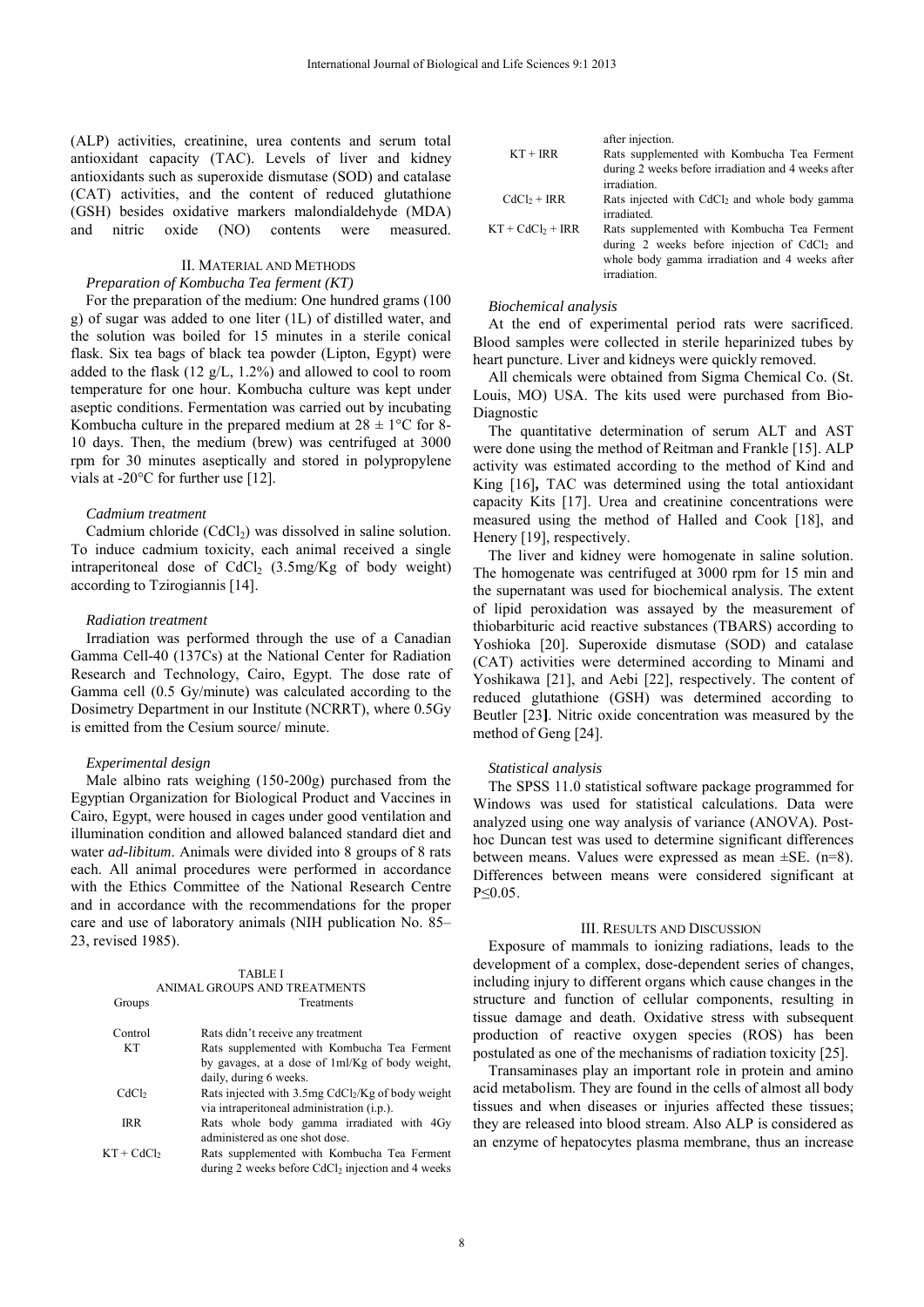in serum ALP activity has been related to damage of the liver cell membranes [26].

In the present study, a significant increase ( $P \le 0.05$ ) in ALP, AST and ALT activities (Table 1), and creatinine and urea levels (Table 2), was recorded in the serum of irradiated rats which might result from radiation-induced cell membrane damage followed by the release of intracellular molecules to the blood stream.

In agreement with this postulation, a significant increase (P≤0.05) in serum TAC was recorded (Table 2). Moreover, a significant increase ( $P \le 0.05$ ) in the level of TBARS (Fig 1) and NO (Fig 2) associated with a significant decrease ( $P \le 0.05$ ) in the activity of SOD (Fig 3) and CAT (Fig 4), and in the content of GSH (Fig 5) was recorded in the liver and kidney of irradiated rats.

The elevated level of TBARS might probably result from the interaction of the excess of **•** OH, resulting from the radiolysis of water upon exposure to ionizing radiation, with polyunsaturated fatty acids in the phospholipids portion of cellular membranes [1]**.** 

The significant decrease  $(P \le 0.05)$  in the activity of SOD and CAT might be, also, attributed to the excess of ROS, which interacts with the enzyme molecules causing their denaturation and partial inactivation [27]**.** The depletion in GSH may be due to its reaction with free radicals resulting in the formation of thiyl radicals that associate to produce oxidized glutathione (GSSG). GSH can, also, react with peroxynitrite anion (ONOO<sup>-</sup>) to form S-nitrosoglutathione [28].

Exposure to cadmium induces oxidative stress by increasing lipid peroxidation [8, 29] and altering the antioxidant status[7], which results in a loss of membrane functions [30]. Once absorbed, cadmium is rapidly cleared from the blood and concentrates mainly in kidneys [31] and liver [32]**.** The cellular processes underlying cadmium nephrotoxicity are poorly understood: cadmium reacts with thiol groups and may substitute for zinc in critical metabolic processes [33], but it also causes DNA strand breaks, lipid peroxidation, and generation of oxidatively modified proteins [34, 35].

Cadmium, not being a Fenton metal, does not appear to generate free radicals by itself [34] but it has been shown to produce hydroxyl radicals in the presence of metallothioneins, containing Fenton metals [36]. This suggests that Cd-mediated production of ROS takes place as a consequence of Cdinduced displacement of endogenous redox active metals (Fe, Cu) and subsequent damage to critical organelles (e.g., mitochondria) or is due to a decrease of endogenous radical scavengers, such as glutathione and/or protein sulfhydryls [34].

Cadmium hepatotoxicity is probably affected in two ways: on the one hand by occurrence of inflammatory state, on the other hand-by direct toxic action of cadmium on liver cells [4].

In the present study, a significant increase ( $P \le 0.05$ ) in ALP, AST and ALT activities (Table I), and creatinine and urea levels (Table II), were recorded in the serum of cadmium treated rats, probably due to the leakage of these molecules from tissues to the blood stream [37].

TABLE I EFFECT OF KOMBUCHA TEA FERMENT SUPPLEMENTATION ON SERUM ENZYMES ACTIVITIES IN RATS INJECTED CdCl<sub>2</sub> AND/OR  $\gamma$ -IRRADIATED

|                                          | Aspartate                         | Alanine                           | Alkaline                 |
|------------------------------------------|-----------------------------------|-----------------------------------|--------------------------|
| Animal Groups and                        | amino                             | amino                             | phosphatase              |
| Treatments                               | transferase                       | transferase                       |                          |
|                                          | (U/L)                             | (U/L)                             | (IU/L)                   |
| Control: didn't receive any              | 30.65                             | 65.38                             | 115.51                   |
| treatment                                | ±1.66                             | $\pm 2.25$                        | $\pm 3.93$               |
| KT: Supplemented                         | 31.60                             | 64.91                             | 113.16                   |
| Kombucha Tea Ferment                     | $\pm 1.33$                        | ±2.52                             | ±5.21                    |
| $CdCl2$ : Injected CdCl <sub>2</sub>     | 59.60                             | 80.39                             | 136.27                   |
|                                          | $\pm 4.33^{ab}$                   | $\pm 2.62^{ab}$                   | $\pm$ 5.20 <sup>ab</sup> |
| <b>IRR</b> : irradiated                  | 45.27                             | 74.02                             | 127.35                   |
|                                          | $\pm 2.52$                        | $\pm1.80^{\text{ab}}$             | ±5.28                    |
| $KT + CdCl2: Supplemented$               | 43.00                             | 67.40                             | 121.20                   |
| Kombucha Tea Ferment and                 | $\pm 1.50^{\circ}$                | $\pm 2.29^{\circ}$                | $\pm 1.69$               |
| injected CdCl <sub>2</sub>               |                                   |                                   |                          |
| <b>KT+IRR:</b> Supplemented              |                                   |                                   | 118.10                   |
| Kombucha Tea Ferment and                 | 40.65<br>$\pm 2.76$ <sup>ab</sup> | 72.33<br>$\pm$ 1.21 <sup>ab</sup> |                          |
| irradiated                               |                                   |                                   | ±1.73                    |
| $CdCl2+IRR$ : Injected CdCl <sub>2</sub> | 65.43                             | 88.17                             | 140.21                   |
| and irradiated                           | $\pm 1.22$                        | $\pm 4.85$ <sup>abc</sup>         | $\pm 3.34^{ab}$          |
| $KT+CdCl2+IRR:$                          |                                   |                                   |                          |
| Supplemented Kombucha Tea                | 37.66                             | 78.33                             | 122.17                   |
| Ferment and injected CdCl <sub>2</sub>   | $\pm 3.45$ <sup>abcd</sup>        | $\pm 4.42$ <sup>ab</sup>          | $\pm 0.73$ <sup>c</sup>  |
| and irradiated                           |                                   |                                   |                          |

Data are presented as mean value  $\pm$  Standard Error (n=8).<br><sup>a</sup> Significantly different from control.<sup>b</sup> Significantly different from KT <sup>a</sup> Significantly different from control. <sup>b</sup> Significantly different from KT c Significantly different from IRR

Antioxidant enzymes CAT, SOD and GPX form the first line of defense against ROS and the decrease in their activities contribute to the oxidative insult on the tissue. SOD detoxifies superoxide radicals and thus provides cytoprotection against free-radical-induced damage. Reports about SOD activity in Cd-treated rats are contradictory, some studies report an increase [38] and some others report a decrease [29] in activity. Researchers demonstrated, also, that SOD activity is strongly inhibited by cadmium, probably by interactivity with metal moieties of SOD (Cu, Zn or Mn) and thus reducing its activity [8]. Furthermore, cadmium interacts with enzyme, altering its functional activity [39]**.**

In the present study, cadmium exposure induced a significant decrease ( $P \le 0.05$ ) in the activity of SOD (Fig 3) and CAT (Fig 4), and in the content of GSH (Fig 5) associated to with a significant increase ( $P \le 0.05$ ) in the level of TBARS (Fig 1) and NO (Fig 2) in the liver and kidney of rats. In the same line a significant decrease was recorded for serum total antioxidant capacity (TAC) (Table II).

| TABLE II                                                         |
|------------------------------------------------------------------|
| EFFECT OF KOMBUCHA TEA FERMENT SUPPLEMENTATION ON SERUM          |
| CREATININE, UREA AND TOTAL ANTIOXIDANT CAPACITY IN RATS INJECTED |
| $CdC1$ , AND/OR $\gamma$ – IRRADIATED                            |

| Animal Groups and<br>Treatments    | Creatinine<br>(mg/dl) | Urea<br>(mg/dl) | Total<br>Antioxidant<br>capacity<br>(mmol/l) |
|------------------------------------|-----------------------|-----------------|----------------------------------------------|
| Control: didn't receive any        | 0.52                  | 30.00           | 1.11                                         |
| treatment                          | $\pm 0.06$            | ±2.51           | $\pm 0.05$                                   |
| <b>KT:</b> Supplemented Kombucha   | 0.57                  | 27.87           | 1.66                                         |
| Tea Ferment                        | $\pm 0.06$            | ±1.54           | $\pm 0.02$                                   |
| $CdCl2$ Injected CdCl <sub>2</sub> | 1.10                  | 64.60           | 0.86                                         |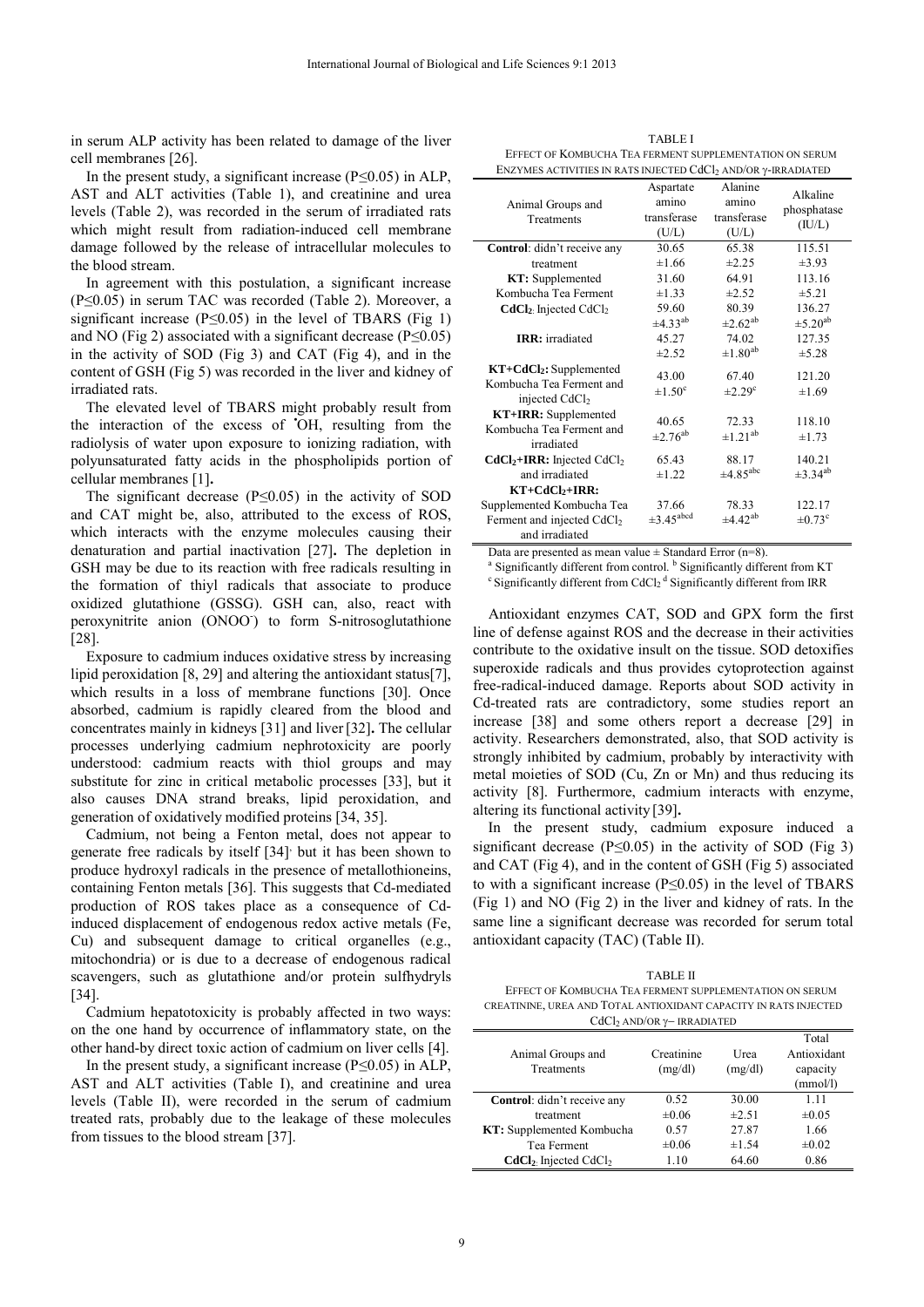|                                                                                       | $\pm 0.07$ <sup>ab</sup>         | $\pm 0.07$ <sup>ab</sup>     | $\pm 0.04$ <sup>ab</sup>    |
|---------------------------------------------------------------------------------------|----------------------------------|------------------------------|-----------------------------|
| <b>IRR</b> : Irradiated                                                               | 0.79                             | 37.40                        | 0.96                        |
|                                                                                       | $\pm 0.02^{\text{a}}$            | $\pm 0.97$ <sup>abc</sup>    | $\pm 0.23^{ab}$             |
| $KT + CdCl2$ : Supplemented<br>Kombucha Tea Ferment and<br>injected CdCl <sub>2</sub> | 0.90<br>$\pm 0.04$               | 56.23<br>$\pm 1.46^{\rm bc}$ | 1.04<br>$\pm 0.05^{\rm bc}$ |
| <b>KT+IRR:</b> Supplemented<br>Kombucha Tea Ferment and<br>irradiated                 | 0.63<br>$\pm$ 0.22 <sup>ad</sup> | 32.09<br>$\pm 0.41^{bd}$     | 1.09<br>$\pm 0.06^{\circ}$  |
| $CdCl2+IRR$ : Injected CdCl <sub>2</sub>                                              | 0.94                             | 59.96                        | 0.55                        |
| and irradiated                                                                        | $\pm 0.35^{\text{cd}}$           | $\pm 1.64$ <sup>abd</sup>    | $\pm 0.03$ <sup>abcd</sup>  |
| $KT+CdCl2+IRR:$                                                                       |                                  |                              |                             |
| Supplemented Kombucha Tea                                                             | 0.72                             | 50.42                        | 1.05                        |
| Ferment and injected CdCl <sub>2</sub>                                                | $\pm 0.40$ <sup>abcd</sup>       | $\pm 1.52$ <sup>abcd</sup>   | $\pm 0.05^{\text{abcd}}$    |
| and irradiated                                                                        |                                  |                              |                             |

Data are presented as mean value  $\pm$  Standard Error (n=8).

<sup>a</sup> Significantly different from control. <sup>b</sup> Significantly different from KT c Significantly different from IRR

It is well documented that free radical scavengers and antioxidants are useful in protecting against oxidative stress toxicity [40]**.** In the present study, KT ferment administration has ameliorated the increase of ALT, AST and ALP activities as well as the concentration of creatinine and urea in the serum of cadmium treated rats, irradiated rats, as well as, rats subjected to both treatment. Furthermore, oral administration of KT ferment was able to improve the levels of endogenous antioxidants SOD, CAT and GSH in the liver and kidney and to decrease the level of TBARS and NO in liver and kidney tissues of Cd-treated, irradiated and Cd-treated irradiated rats.



Fig. 1. Effect of KT supplementation on liver and kidney malondialdehyde (MDA) concentration in rats injected  $CdCl<sub>2</sub>$  and/or whole body  $\gamma$ -irradiated.

Control: no treatment, KT: Supplemented KT, CdCl<sub>2:</sub> Injected with CdCl<sub>2</sub> IRR: irradiated,  $KT + CdCl<sub>2</sub>$ . Supplemented KT and injected CdCl<sub>2</sub>, KT + IRR: Supplemented KT and irradiated, CdCl<sub>2</sub> + IRR: Injected CdCl<sub>2</sub> and irradiated,  $KT + CdCl<sub>2</sub> + IRR$ : Supplemented KT and injected CdCl<sub>2</sub> and irradiated<br>a Significantly different from control. <sup>b</sup> Significantly different from KT

<sup>a</sup> Significantly different from control. <sup>b</sup> Significantly different from KT c Significantly different from IRR



Fig. 2. Effect of KT supplementation on liver and kidney Superoxide dismutase (SOD) activity in rats injected CdCl<sub>2</sub> and/or whole body  $\gamma$ irradiated. Legends as in Fig. 1.







Fig. 4. Effect of KT treatment on liver and kidney glutathione (GSH) content in rats injected with CdCl<sub>2</sub> and/or whole body  $\gamma$ -irradiated. Legends as in Fig.1.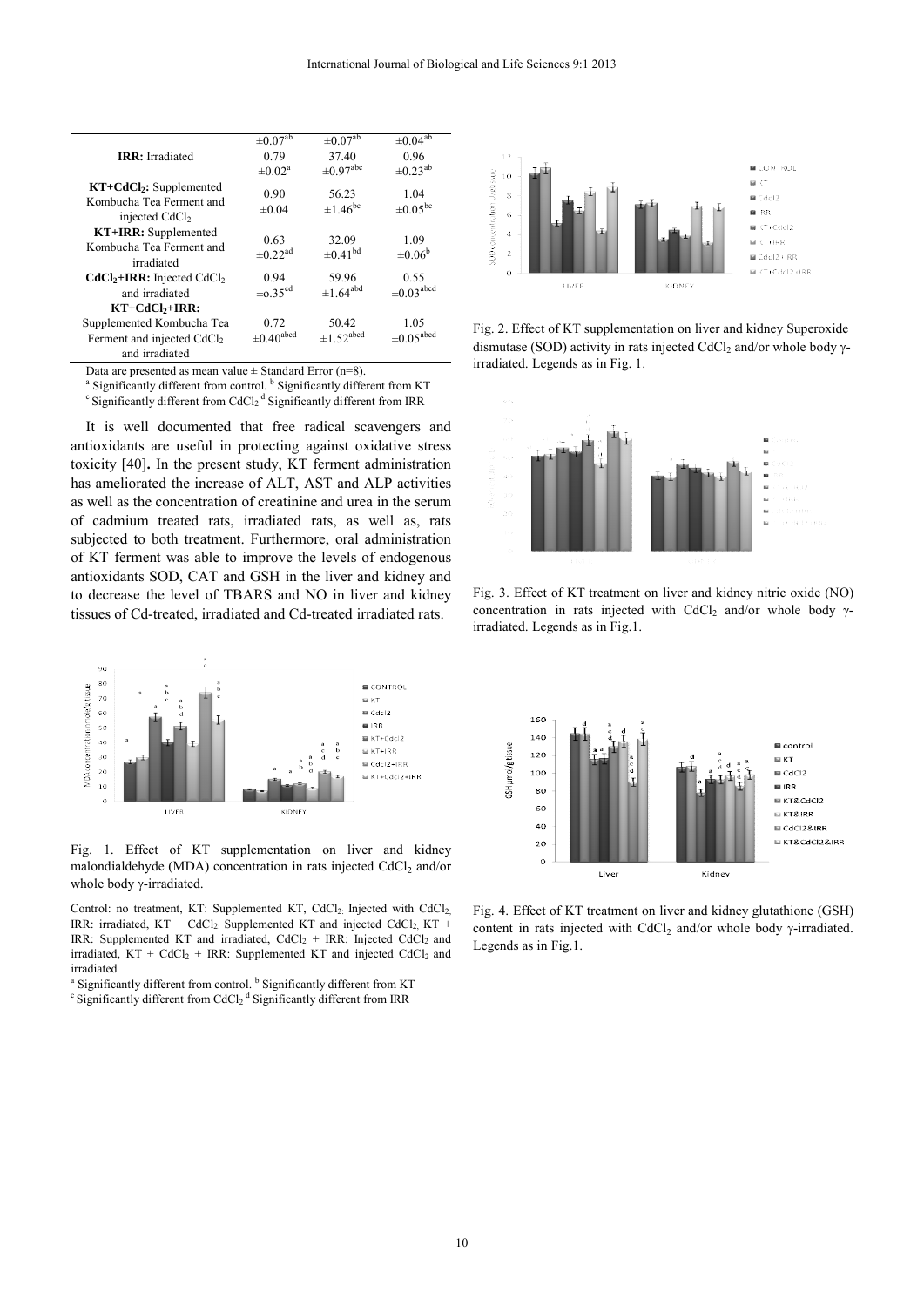

Fig. 5. Effect of KT treatment on liver and kidney catalase (CAT) activity in rats injected with CdCl<sub>2</sub> and/or whole body  $\gamma$ -irradiated. Legends as in Fig.1.

The beneficial effect of KT ferment may be attributed to the presence of vitamin C [41] a potent antioxidant and β-glucan, a bi-product of the kombucha fermented tea, considered a potent free radical scavenger and non-specific stimulator of immune response [13]. Furthermore, the protective mechanism of KT ferment could be related to the presence of hyaluronic acids, which reduce free radical- induced damage [42] and the glucuronic acid, (a powerful antioxidant) that provides a protection from oxidative stress. This acid also enables to bind up toxins (both environmental and metabolic) in liver and kidney, via UDP-glucuronyl transferase and bring them to the excretory system [42, 13].

### IV. CONCLUSION

According to the results obtained in the present study, it appears that KT ferment administration to rats would decrease the toxicity associated with oxidative stress and thereby reducing the damage induced by exposure to cadmium and/or radiation.

#### **REFERENCES**

- [1] D.R. Spitz, E.I.Azzam, J.J. Li, and D. Gius, "Metabolic oxidation/reduction reactions and cellular responses to ionizing radiation: A unifying concept in stress response biology". *Cancer Metast Rev* vol. 23, pp. 311-322, 2004.
- [2] J.Sun, Y. Chen, M. Li, and Z. Ge, "Role of antioxidant enzymes on ionizing radiation resistance". *Free Radic Biol Med* vol.24, pp. 586–93, 1998.
- [3] A.Klos, "Lead, cadmium and mercury content in metals planned for consumption in selected kindergartens in Warsaw". Proceeding of the 4th International Scientific-Technical Conference, (STC'01), Warsaw, 2001, pp. 4-5.
- [4] E.Kowalczyk, K. Anna, F. Pawel, K. Maria, N. Jan, B. Jan, K. Jozef, and T. Piotr, "Effect of anthocyanins on selected biochemical parameters in rats exposed to cadmium". *Acta Biochem. Polonica* vol.50, pp. 543-548, 2003.
- [5] A.B.Ericson , Gallen, P.Weterholm , " Cigarette smoking as an etiological factor in cleft lip and palate". *Am J Obstet Gynecol* vol.135, pp. 348-351, 1979.
- [6] M.Waisberg, P. Joseph, B. Hale, and D. Beyersmann, "Molecular and cellular mechanisms of cadmium carcinogenesis: a review". *Toxicology* vol.192, pp. 95-117, 2003.
- [7] Z.A.Shaikh, T.A. Vu, and K. Zaman, "Oxidative stress as a mechanism of chronic cadmium-induced hepatotoxicity and renal toxicity and protection by antioxidants". *Toxicol Appl Pharmacol* vol.154, pp. 256– 263, 1999.
- [8] E.Casalino, G. Calzaretti, C. Sblano, and C. Landriscina, "Molecular inhibitory mechanisms of antioxidant enzymes in rat liver and kidney by cadmium". *Toxicology* vol.179, pp. 37-50, 2002.
- [9] G. B.Morales, H.H. and Sanchez, "Manufacture of a beverage from cheese whey using "tea fungus" fermentation". *Rev Latinoam Microbiol*  vol. 45, pp. 5, 2003.
- [10] C.Dufresne , and E. Farnworth , "Tea, kombucha health: a review". *Food Res Int* vol. 336, pp. 409-421, 2000.
- [11] T. Pauline , P. Dipti , B. Anju , S. Kavimani , S.K. Sharma , A.K. Kian , S.K. Sarada , M. Sairam , G. Ilavazhagan , K. Devendra , and W. Selvamurthy , "Studies on toxicity, anti-stress and hepato-protective properties of Kombucha tea". *Biomed Environ Sci* vol.14, no.3, pp. 207, 2001.
- [12] M. Sai Ram, B. Anju , T. Pauline , P. Dipti , A. K Kian , S.S. Mongia , S.K. Sharma ,B. Singh , R. Singh , G. Ilavazhagan ,D. Kumar ,and W. Selvamurthy, " Effect of kombucha tea on chromate (VI)-induced oxidative stress in albino rats". *J Ethnopharmacol* vol.71no.1-2, pp.235, 2000.
- [13] O. A. Gharib, "Does kombucha tea reduce the damage induced by radiation exposure?" *Egypt J Rad Sci Applic* vol.20no.1, pp. 141, 2007.
- [14] K .N. Tzirogiannis, G. I. Panoutsopoulos, M. D. Demonakou, R. I .Hereti, K. N .Alexandropoulou, A. C. Basayannis, and M. G. Mykoniatis , "Time-course of cadmium-induced acute hepatotoxicity in the rat liver: the role of apoptosis". *Arch Toxicol* vol.77, pp. 694-701, 2003.
- [15] S. Reitman, S. Frankel, "A colorimetric method for the determination of serum glutamic oxaloacetic and glutamic pyruvic transaminases". *Am J Clin Pathol* vol.28no.1, pp. 56, 1957.
- [16] D. P. Kind, and E. G. King, 1954. Practical Clinical Biochemistry 1: H. Varley, AH Gownlock and M Bell, eds, 5<sup>th</sup> edition, William Heinmann Medical Books Ltd, London 1954, P. 892.
- [17] D. Koracevic, G. Koracevic, V. Djordjevic, S. Andrejevic, and V. Cosic, "Method for the measurement of antioxidant activity in human fluid". *J Clinc Pathol* vol.54, no.5, pp.356, 2001.
- [18] C. J. Halled, and J. G. Cook, "Reduced nicotinamide adenine dinucleotide-coupled reaction for emergency blood urea estimation". *Clin Chim Acta* vol. 35, pp.33-40, 1971.
- [19] R. J. Henery, From *Principle and Techniques: Clinical chemistry* 2nd edition. New York: Harper & Row, 1974, pp.525.
- [20] T. Yoshioka, K. Kawada, T. Shimada, and M. Mori, "Lipid peroxidation in maternal and cord blood and protective mechanism against activatedoxygen toxicity in the blood". *Am J Obstet Gynecol* vol.135,pp. 372, 1979.
- [21] M. Minami, H. Yoshikawa, "A simplified assay method of superoxide dismutase". *Clinica Acta* vol.92, pp. 337, 1979.
- [22] H. Aebi, "Catalase in vitro". *Methods Enzymol* vol.105, pp.121-6, 1984.
- [23] E. Beutler, O. Duron, and B.M. Kelly, "Improved method for determination of blood glutathione". *Lab Clin Med* vol.61,no.5,pp.882, 1963.
- [24] Y. Geng, M. Almqvist, and G.K. Hansson, "DNA cloning and expression of inducible nitric oxide synthase from rat vascular smooth muscle cells". *Biochim Biophys Acta* vol.1218, pp.421, 1994.
- [25] T. Finkel, and N.J. Holbrook, "Oxidants, oxidative stress and biology of aging". *Nature* vol. 408, pp.239- 47, 2000.
- [26] M.M. Kaplan. "Serum alkaline phosphatase another piece is added to the puzzle". *Hepato* vol. 6, no.3, pp.526, 1986.
- [27] K.C. Kregel, and H.J. Zhang, "An integrated view of oxidative stress in aging: basic mechanisms, functional effects, and pathological considerations". *Am. J Physiol Regul Integr Comp Physiol vol*. 292,pp. 18-36, 2007.
- [28] D. Roy, K. Maya, M. Shawn, L. Larry, D. Christine, and J. Basil, "Dynamic responses of the glutathione system to acute oxidative stress in dystrophic mouse (mdx) muscles". *Am J Physiol Regul Integr Comp Physiol* vol.291, pp. 704-710, 2006.
- [29] S. Yalin , U. Comclekoglu , S. Bagis , N.O. Sahin , O.O. Ogenler ,and R. Hatungil , " Acute effect of single- dose cadmium treatment on lipid peroxidation and antioxidant enzymes in ovriectomized rats". *Ecotoxicol Environ Saf* vol.65, pp.140-144, 2006.
- [30] S. Sarkar, P.Yadav, R. Trivedi, A.K. Bansal, and D. Bhatnager , "Cadmium-induced lipid peroxidation and the status antioxidant system in rat tissues". *J Trace Elem Med Biol* vol.9, pp. 144-149, 1995.
- [31] K. Mitsumori , M. Shibutani , S. Sato , H. Onodera , J. Nakagawa , Y. Hayashi ,and M. Ando, " Relationship between the development of hepato-renal toxicity and cadmium accumulation in rats given minimum